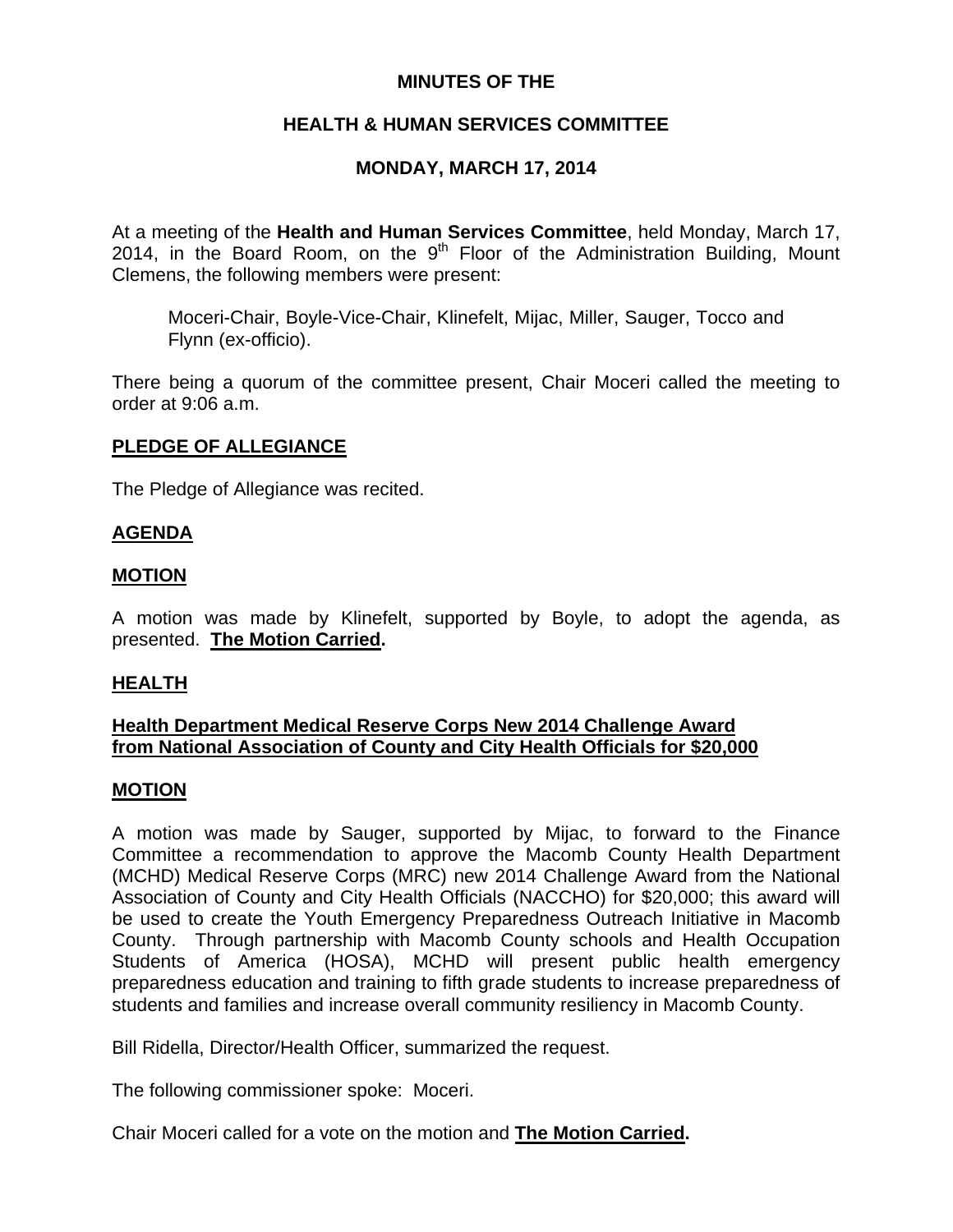## **Budget Amendment/Health/Health Grant Fund/Detroit Metro Spice Learning Collaborative**

## **MOTION**

A motion was made by Klinefelt, supported by Mijac, to forward to the Finance Committee a recommendation to approve an increase in revenues and expenses in the FY 2013/14 Health Grants Fund through acceptance of new funding in the amount of \$5,000 from the Michigan Department of Community Health for the Detroit Metro Spice Learning Collaborative; further, this budget action addresses budgetary issues only. It does not constitute the Commission's approval of any County contract. If a contract requires Commission approval under the County's Contracting Policy or the County's Procurement Ordinance, such approval must be sought separately. **The Motion Carried.** 

## **Budget Amendment/Health/Health Grant Fund/Oral Health Coalition**

### **MOTION**

A motion was made by Miller, supported by Klinefelt, to forward to the Finance Committee a recommendation to approve an increase in revenues and expenses in the Health Grant Calendar Year Fund through acceptance of new funding in the amount of \$2,000 from the Michigan Oral Health Coalition for supporting an Oral Health Coalition in Macomb County; further, this budget action addresses budgetary issues only. It does not constitute the Commission's approval of any County contract. If a contract requires Commission approval under the County's Contracting Policy or the County's Procurement Ordinance, such approval must be sought separately.

The following commissioners spoke: Moceri, Klinefelt, Miller and Flynn.

Bill Ridella introduced Andrew Cox, Public Health Emergency Preparedness Coordinator.

Chair Moceri called for a vote on the motion and **The Motion Carried.** 

### **HHS COMMITTEE CHAIR ITEMS**

**Adopt a Proclamation Recognizing March for Meals, A National Annual Celebration of Meals on Wheels Programs (OFFERED BY MOCERI)**

### **COMMITTEE RECOMMENDATION – MOTION**

A motion was made by Boyle, supported by Sauger, to recommend that the Board of Commissioners adopt a proclamation recognizing March for Meals, a national annual celebration of Meals on Wheels programs. **THE MOTION CARRIED.**